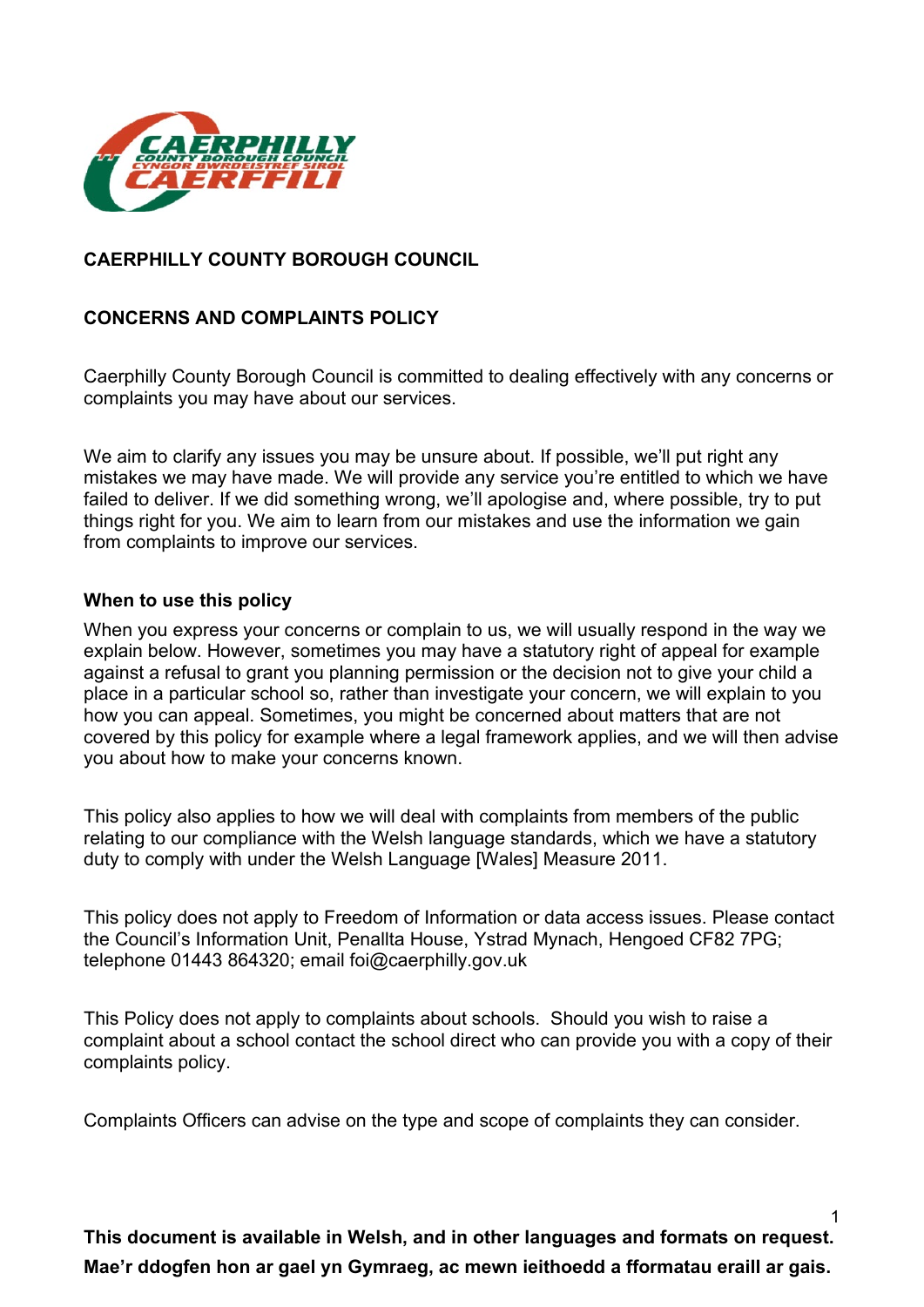# **Training for Council Employees**

We will make sure that our staff are trained to handle complaints effectively and receive appropriate training in the use of the Council's Complaints Policy. We will arrange workshops to take place in English or Welsh depending on the requirements of staff.

## **Asking us to provide a service?**

If you are approaching us to request a service, for example, reporting a missed bin collection or a faulty streetlight or requesting an appointment this policy doesn't apply. If you make a request for a service and then are not happy with our response, you will be able to make your concern known as we describe below.

### **Dealing with Your Complaint**

We have a two-stage approach for dealing with your complaint.

### **Stage 1 Informal resolution**

If possible, we believe it's best to deal with things straight away. If you have a concern, please raise it with the person you're dealing with. They will try to resolve it for you there and then. If there are any lessons to learn from addressing your concern, the member of staff will draw them to our attention. If the member of staff can't help, they will explain why and you can then ask for a formal investigation.

We aim to complete the informal stage as quickly as possible and no longer than 10 days. If it is not possible to resolve the concern within this timescale then the matter may be escalated to the formal investigation stage as outlined below. You will be advised how you can escalate your complaint.

# **How to express concern or complain formally**

#### **You can express your concern in any of the following ways:**

- Ask for a copy of our form from the person with whom you are already in contact. Tell them that you want us to deal with your concern formally.
- Get in touch with our central complaint contact point on 01443 864221 if you want to make your complaint over the phone.
- Use the form on our website at [www.complaints@caerphilly.gov.uk](http://www.complaints@caerphilly.gov.uk)
- Email us at complaints@caerphilly.gov.uk
- Write to us at: Caerphilly County Borough Council FAO Corporate Complaints Officer c/o Legal Services Penallta House Ystrad Mynach Hengoed CF82 7 PG

We aim to have concern and complaint forms available at all of our service outlets and public areas and also at appropriate locations in the Contact Centres, Libraries, Area Housing Offices and Leisure Centres.

Copies of this policy and the complaint form are available in Welsh and can be made available in other formats including audio or braille on request.

**This document is available in Welsh, and in other languages and formats on request. Mae'r ddogfen hon ar gael yn Gymraeg, ac mewn ieithoedd a fformatau eraill ar gais.**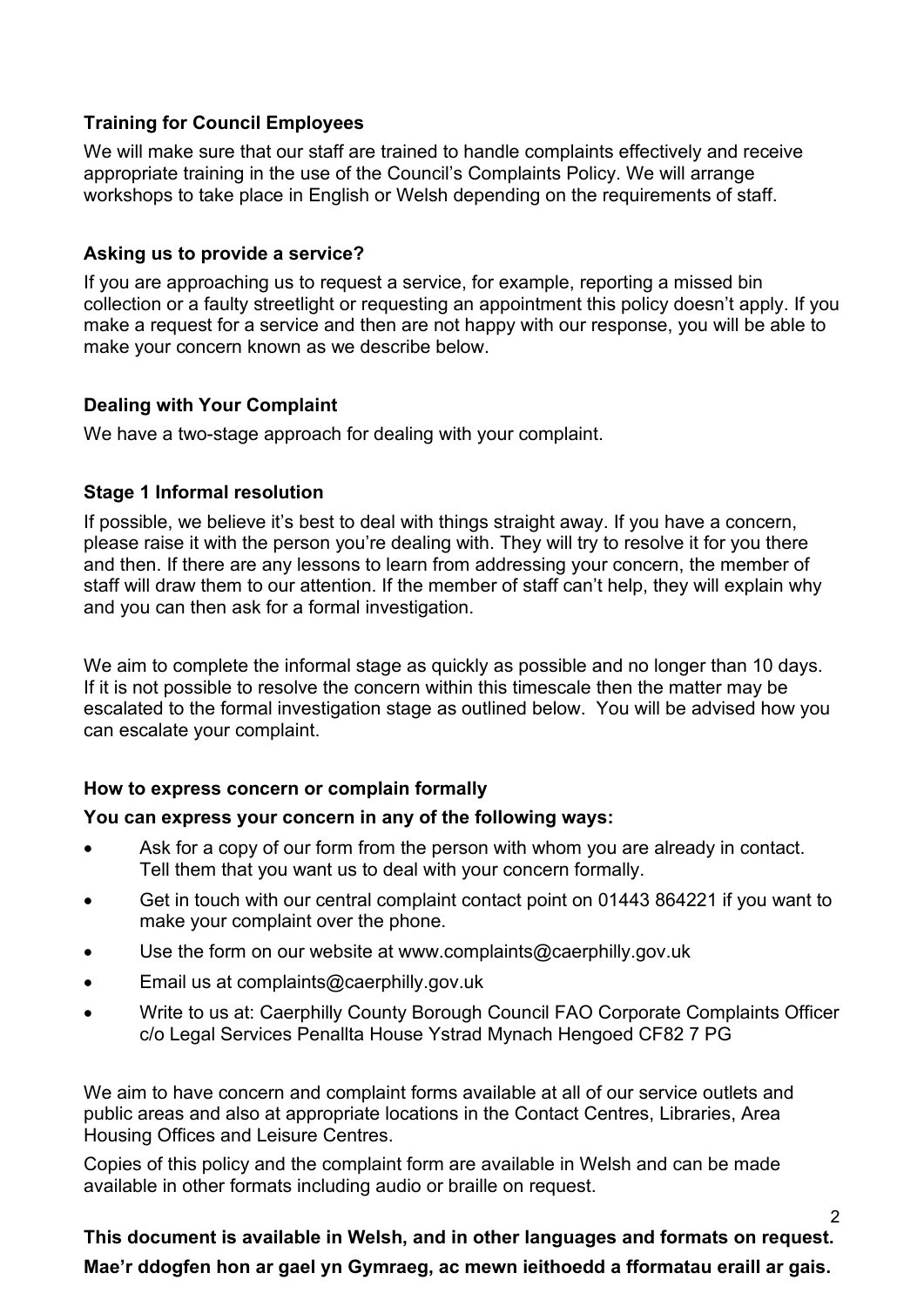### **Dealing with your concern**

- We will formally acknowledge your concern within **5** working days and let you know how we intend to deal with it.
- We will ask you to tell us how you would like us to communicate with you and establish whether you have any particular requirements – for example, if you need documents in large type.
- We will deal with your concern in an open and honest way.
- We will make sure that your dealings with us in the future do not suffer just because you have expressed a concern or made a complaint.

Normally, we will only be able to look at your concerns if you tell us about them within **six** months. This is because it's better to look into your concerns while the issues are still fresh in everyone's mind.

We may exceptionally be able to look at concerns which are brought to our attention later than this. However, you will have to explain why you have not been able to bring it to our attention earlier and we will need to have sufficient information about the issue to allow us to consider it properly. In any event, we will not consider any concerns about matters that took place more than three years ago.

If you're expressing a concern on behalf of somebody else, we'll need their agreement to you acting on their behalf.

# **What if there is more than one body involved?**

If your complaint covers more than one body e.g. a Housing Association and the Council, we will usually work with them to decide who should take the lead in dealing with your concerns. You will then be given the name of the person responsible for communicating with you while we consider your complaint.

If the complaint is about a body working on our behalf for example a repair contractor, you may wish to raise the matter informally with them first. However, if you want to express your concern or complaint formally, we will look into this ourselves and respond to you unless we have agreed that those organisations will comply with a similar complaints handling process as set out in this document which includes those organisations informing complainants of the right to complain to the Public Services Ombudsman for Wales. If a contractual complaints process is in place, we will still monitor complaints received and how the contractor deals with them.

# **Stage 2 Formal Investigation**

We will tell you who we have asked to look into your concern or complaint. Usually this will be the relevant Head of Service or a person nominated on his/her behalf. If the complaint involves more than one Head of Service's area of responsibility the nominated Head of Service will co-ordinate the response to you or it may be dealt with by the Council's Monitoring Officer, or his/her deputy. In certain cases, for example where a statutory procedure applies, we may appoint an independent investigator.

**This document is available in Welsh, and in other languages and formats on request. Mae'r ddogfen hon ar gael yn Gymraeg, ac mewn ieithoedd a fformatau eraill ar gais.**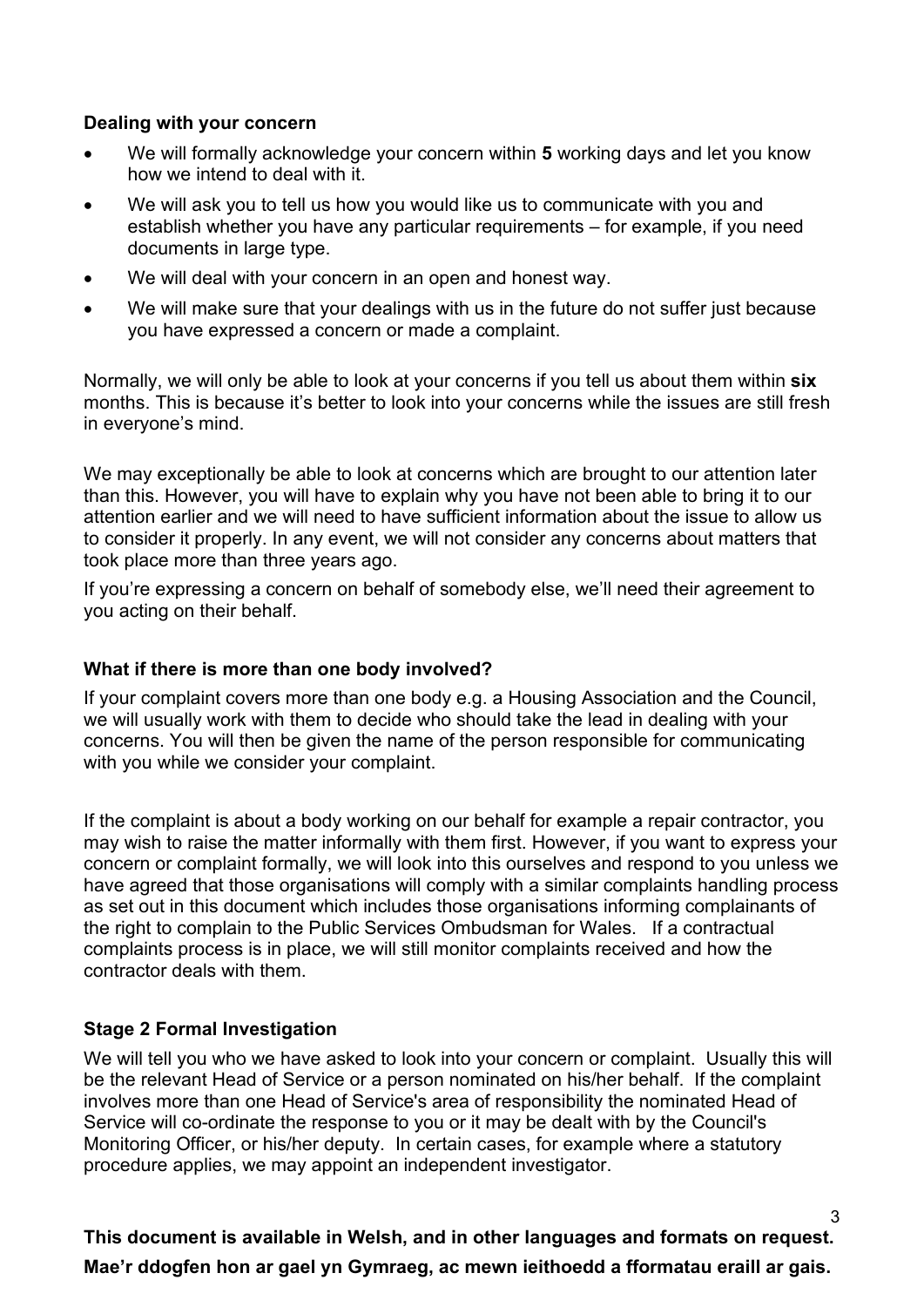We will set out our understanding of your concerns and ask you to confirm that we are right. We'll also ask you to tell us what outcome you're hoping for.

The person looking at your complaint will usually need to see the files we hold relevant to your complaint. If you don't want this to happen, it's important that you tell us.

If there is a simple solution to your problem, we may ask you if you're happy to accept this. For example, where you asked for a service and we see straight away that you should have had it, we will offer to provide the service rather than investigate and produce a report.

We will aim to resolve concerns as quickly as possible and expect to deal with the vast majority within 20 working days. If your complaint is more complex, we will:

- Let you know within this time why we think it may take longer to investigate.
- Tell you how long we expect it to take.
- Let you know where we have reached with the investigation, and
- Give you regular updates, including telling you whether any developments might change our original estimate.

The person who is investigating your concerns will firstly aim to establish the facts. The extent of the investigation will depend upon how complex and how serious the issues you have raised are. In complex cases, we will draw up an investigation plan.

In some instances, we may ask to meet with you to discuss your concerns. Occasionally, we might suggest mediation or another method to try to resolve disputes.

We'll look at relevant evidence. This could include information you have provided, our case files, notes of conversations, letters, emails or whatever may be relevant to your particular concern. If necessary, we'll talk to the staff or others involved and look at our policies, any legal entitlement and guidance.

#### **Outcome**

If we formally investigate your complaint, we will let you know what we find. If necessary, we will produce a report. We'll explain how and why we came to our conclusions.

If we find that we made a mistake, we'll tell you what happened and why.

If we find there is a fault in our systems or the way we do things, we'll tell you what it is and how we plan to change things to stop it happening again.

If we make a mistake, we will always apologise for it.

# **Putting Things Right**

If we didn't provide you with a service you should have had, we'll aim to provide it now, if that's possible. If we didn't do something well, we'll aim to put it right. If you have lost out as a result of a mistake on our part, we'll try to put you back in the position you would have been in if we'd done things properly.

**This document is available in Welsh, and in other languages and formats on request. Mae'r ddogfen hon ar gael yn Gymraeg, ac mewn ieithoedd a fformatau eraill ar gais.**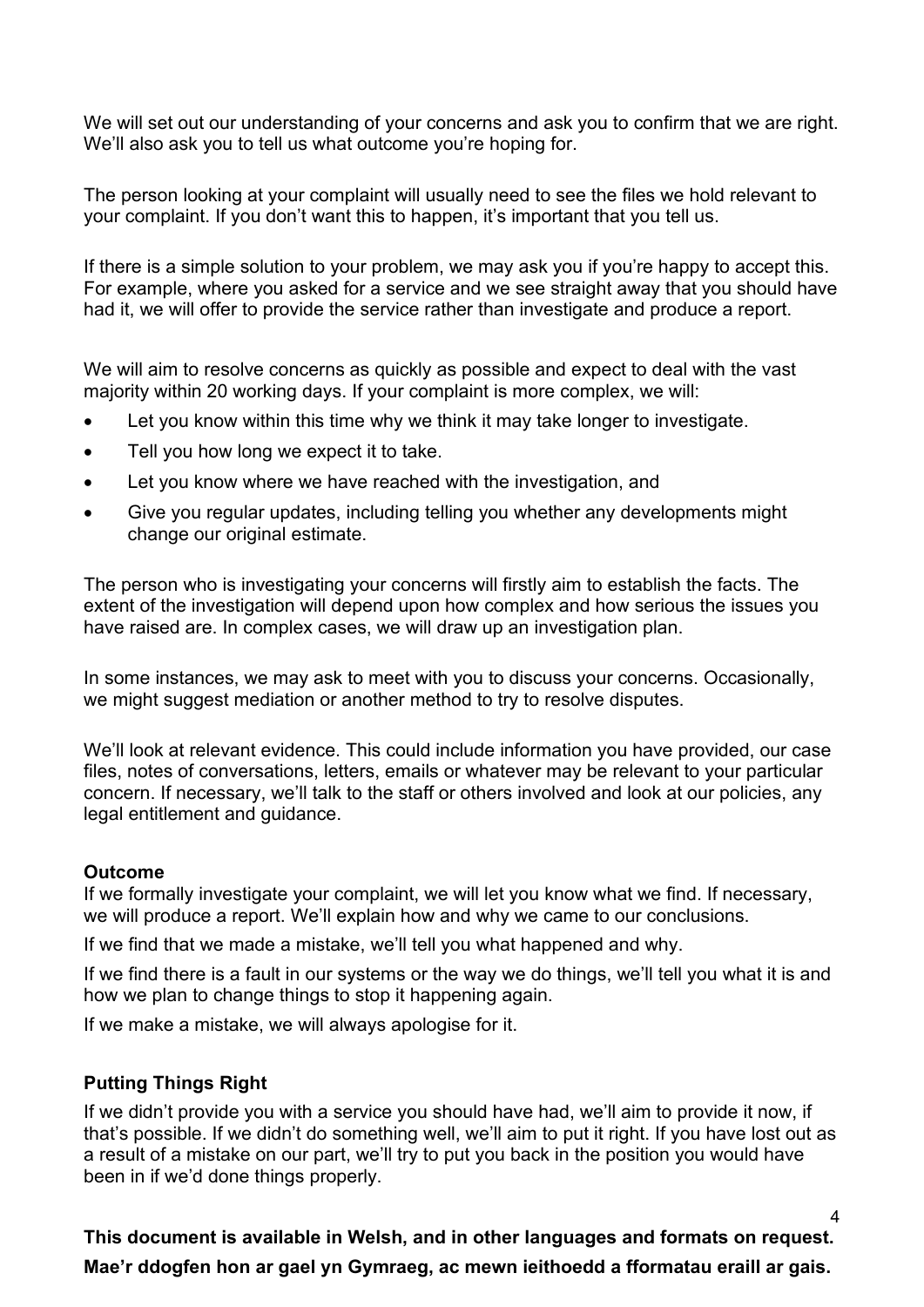If you had to pay for a service yourself, when we should have provided it for you, or if you were entitled to funding you did not receive we will try to refund the cost.

## **The Ombudsman**

If we do not succeed in resolving your complaint, you may complain to the Public Services Ombudsman for Wales. The Ombudsman is independent of all government bodies and can look into your complaint if you believe that you personally, or the person on whose behalf you are complaining:

- Have been treated unfairly or received a bad service through some failure on the part of the service provider.
- Have been disadvantaged personally by a service failure or have been treated unfairly.

The Ombudsman normally expects you to bring your concerns to our attention first and to give us a chance to put things right. You can contact the Ombudsman by:

- Phone: 0300 790 0203
- Email: ask@ombudsman.wales
- The website: www.ombudsman.wales.
- Writing to: Public Services Ombudsman for Wales 1 Ffordd yr Hen Gae, Pencoed CF35 5LJ

In addition to the right to refer a complaint to the Public Services Ombudsman for Wales concerning the Welsh Language and our Standards if you feel that the complaint has not been resolved satisfactorily or that someone is interfering with your freedom to use Welsh, you may also complain directly to the Welsh Language Commissioner. You can contact the Welsh Language Commissioner by: • Phone: 0845 6033221 • Email: [post@cyg-wlc.wales](mailto:post@cyg-wlc.wales)  • Writing to: The Welsh Language Commissioner, Market Chambers, 5-7 St Mary Street, Cardiff CF10 1AT

#### **Learning lessons**

We take your concerns and complaints seriously and try to learn from any mistakes we've made. Our senior management team considers a summary of all complaints quarterly and is made aware of all serious complaints. Our Cabinet also considers our response to complaints at least twice a year. We may also make reports to other committees within the Council including the Governance and Audit committee. We share summary (anonymised) information on complaints received and complaints outcomes with the Ombudsman as part of our commitment to accountability and learning from complaints.

Where there is a need for significant change, we will develop an action plan setting out what we will do, who will do it and when we plan to do it. We will let you know when changes we've promised have been made.

**This document is available in Welsh, and in other languages and formats on request. Mae'r ddogfen hon ar gael yn Gymraeg, ac mewn ieithoedd a fformatau eraill ar gais.**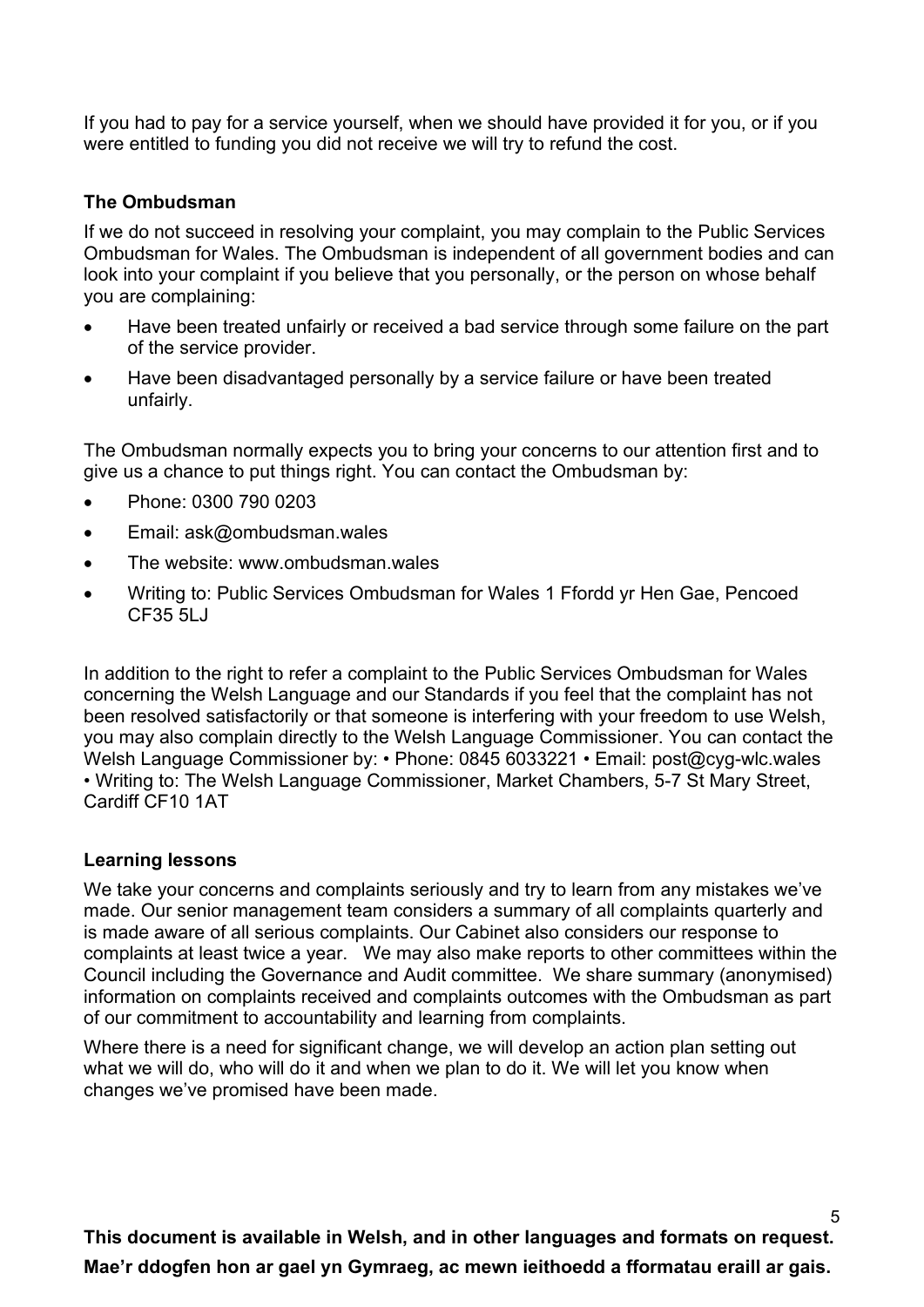# **What if you need help?**

Our staff will aim to help you make your concerns known to us. If you need extra assistance, we will try to put you in touch with someone who can help. You may wish to contact any of the following services who may be able to assist you.

- Citizens Advice Bureau [admin1@cacbg.org.uk](mailto:admin1@cacbg.org.uk) telephone number 03444 772020 and or 01443 835363
- Tai Pawb [info@taipawb.org](mailto:info@taipawb.org) telephone number 02920 537630
- sheltercymru.org.uk telephone number 08000 495495

You can also use this concerns and complaints policy if you are under the age of 18. If you need help, you can speak to someone on the Meic Helpline.

- Phone 0808 802 3456
- Website www.meiccymru.org

or contact the Children's Commissioner for Wales. Contact details are:

- Phone 0808 801 1000
- Email post@childcomwales.org.uk
- Website [www.childcom.org.uk](http://www.childcom.org.uk/)

#### **What we expect from you**

In times of trouble or distress, some people may act out of character. There may have been upsetting or distressing circumstances leading up to a concern or a complaint. We do not view behaviour as unacceptable just because someone is forceful or determined.

We believe that all complainants have the right to be heard, understood and respected. However, we also consider that our staff have the same rights. We therefore expect you to be polite and courteous in your dealings with us. We will not tolerate aggressive or abusive behaviour, unreasonable demands or unreasonable persistence. We have a separate policy to manage situations when we find that someone's actions are unacceptable.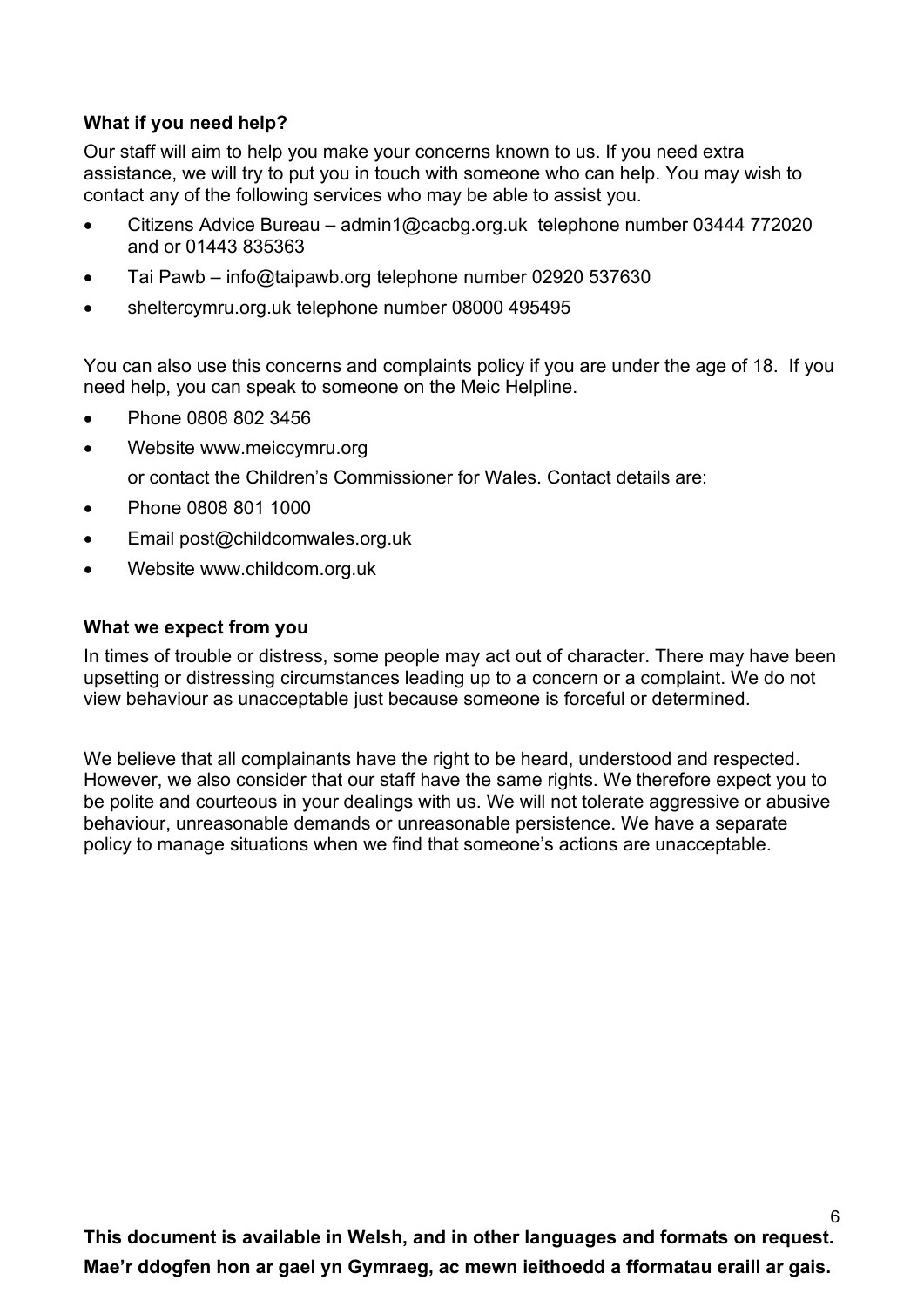# **Appendix A**

# **Concern/Complaint form**

Please Note: The person who experienced the problem should normally fill in this form. If you are filling this in on behalf of someone else, please fill in Section B.

## **A. Your details**

### **Surname:**

**Forename:**

**Title:** Mr/Mrs/Miss/Ms/if other please state

**Address & Postcode:**

**Your Email address:**

**Daytime Contact Telephone Number:**

### **Please state how you would prefer us to contact you:**

Your requirements: if our usual way of dealing with complaints makes it difficult for you to use our service, for example if English or Welsh is not your first language or you need to engage with us in a particular way, please tell us so that we can discuss how we might help you.

# **B**: **Making a complaint on behalf of someone else: Their details:**

Please note: We have to be satisfied that you have the authority to act on behalf of the person who has experienced the problem.

**Their Full Name:**

**Address and Postcode:**

**What is your relationship to them?**

**Why are you making a complaint on their behalf?**

**This document is available in Welsh, and in other languages and formats on request. Mae'r ddogfen hon ar gael yn Gymraeg, ac mewn ieithoedd a fformatau eraill ar gais.**